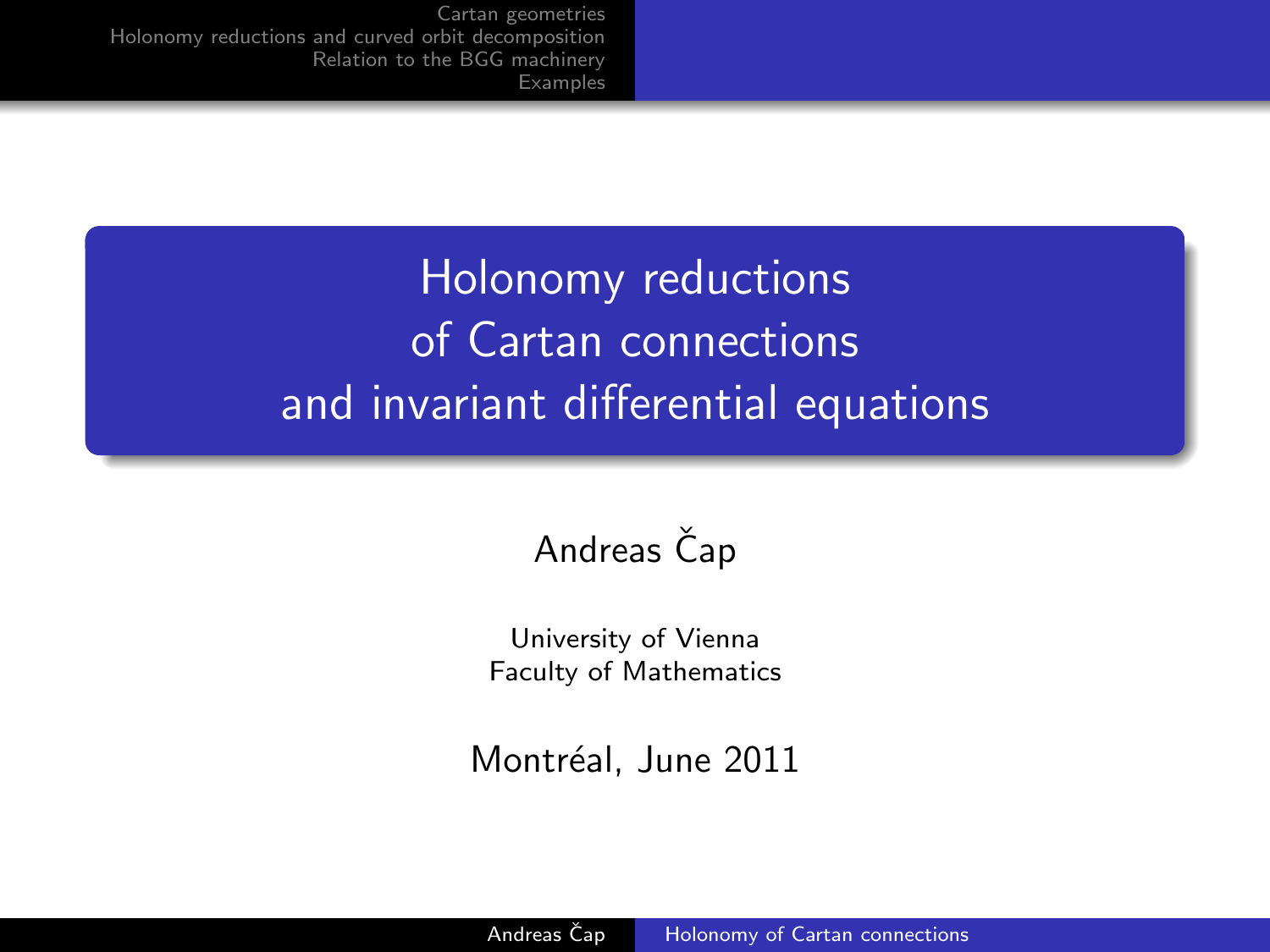- This talk is based on joint work with Rod Gover (Auckland) and Matthias Hammerl (Vienna).
- Cartan geometries give a conceptual description of manifolds endowed with certain geometric structures as "curved analogs" of a homogeneous space. They can also be interpreted as particularly nice reductions of higher order frame bundles.
- Holonomy reductions of a Cartan geometry can be defined parallel to the case of principal connections, but they exhibit a richer structure, in particular giving rise to a decomposition of the manifold in question into "curved orbits".
- Examples of such reductions can be obtained from parallel sections of so–called tractor bundles. In the special case of parabolic geometries, such parallel sections are related via the machinery of BGG sequences to solutions of certain geometric overdetermined systems.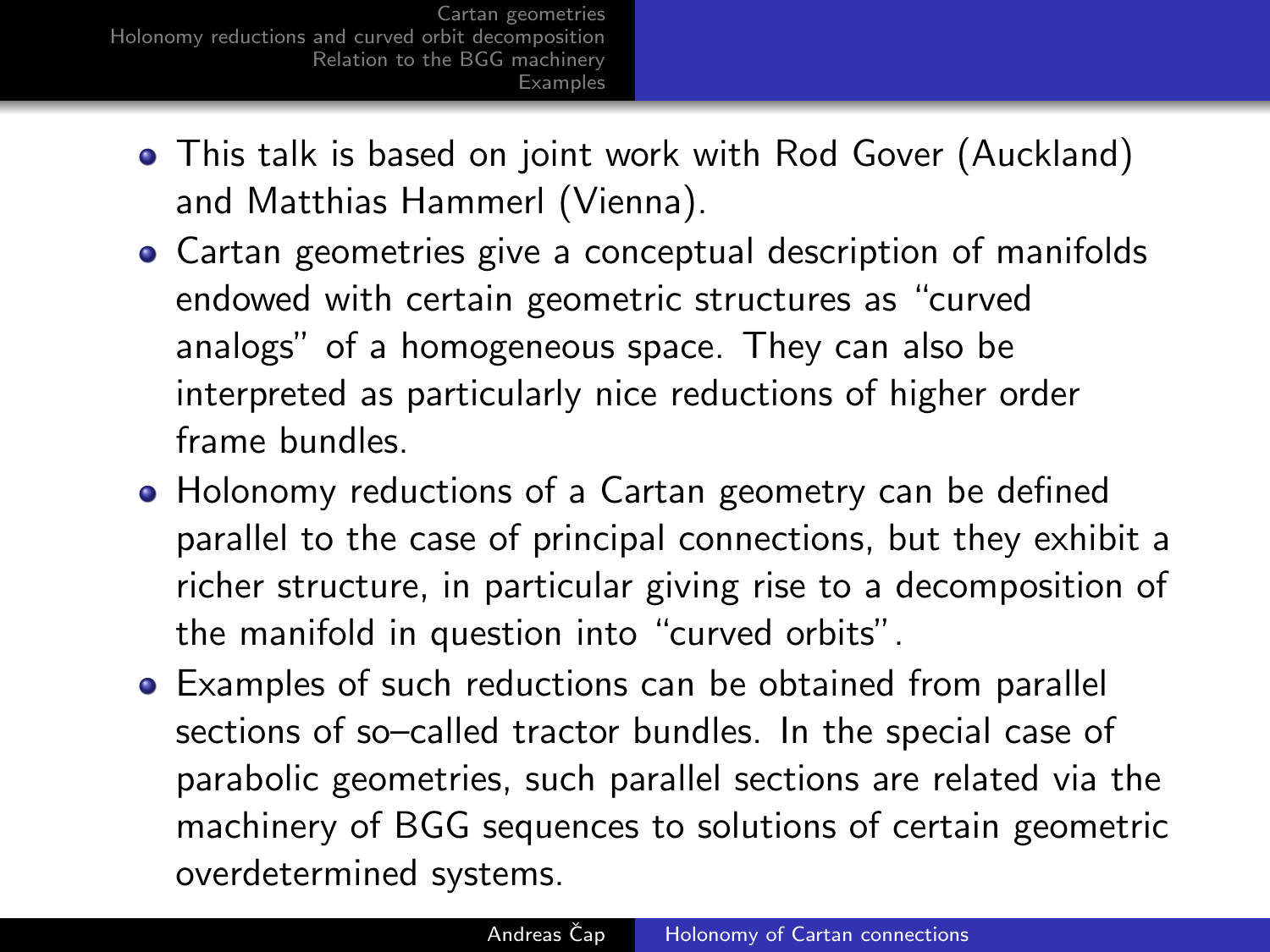



2 [Holonomy reductions and curved orbit decomposition](#page-8-0)

3 [Relation to the BGG machinery](#page-13-0)

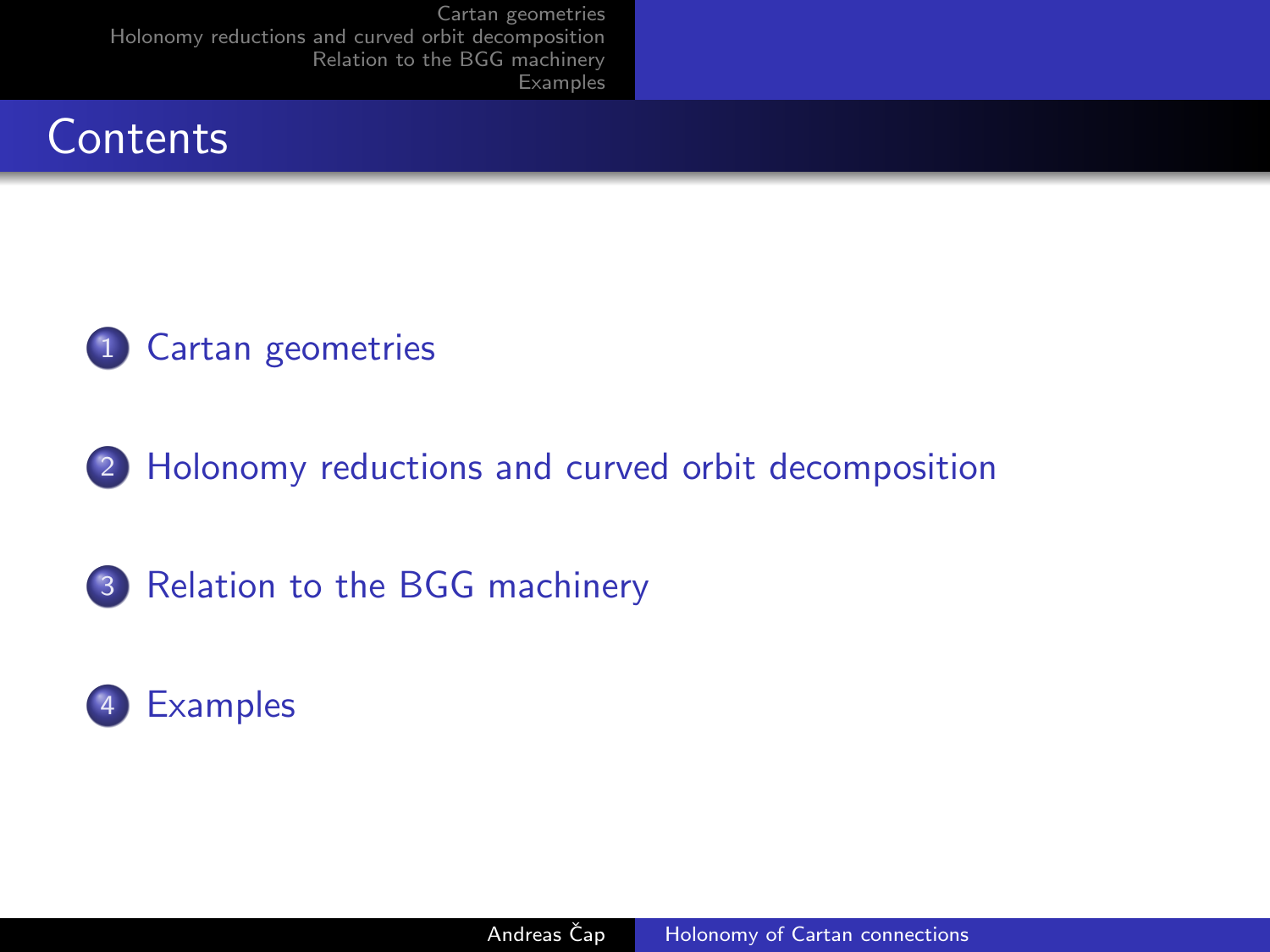Let G be a Lie group and  $P \subset G$  a closed subgroup. Then the natural projection  $p: G \to G/P$  is an P-principal bundle, and one has the left Maurer–Cartan form  $\omega^\mathcal{MC} \in \Omega^1(\mathcal{G},\mathfrak{g}),$  where  $\mathfrak g$  is the Lie algebra of G. The left actions of elements of G can be characterized as automorphisms of this principal bundle which are compatible with  $\omega^\mathsf{MC}$  . This motivates:

#### Definition

Let M be a smooth manifold with dim(M) = dim(G/P). A Cartan geometry of type  $(G, P)$  on M is a principal P–bundle  $p: G \to M$ together with a *Cartan connection*  $\omega \in \Omega^1(\mathcal{G},\mathfrak{g}),$  *i.e.* 

- $\bigcirc$   $\omega(u)$ :  $T_u \mathcal{G} \to \mathfrak{g}$  is a linear isomorphism  $\forall u \in \mathcal{G}$ .
- **2** For the principal right action  $r^{g}$  by  $g \in P$  we have  $(r^{g})^*\omega = \mathsf{Ad}(g^{-1}) \circ \omega.$

<span id="page-3-0"></span>**3** For the fundamental vector field  $\zeta_X$  generated by  $X \in \mathfrak{p}$  we have  $\omega(\zeta_X) = X$ .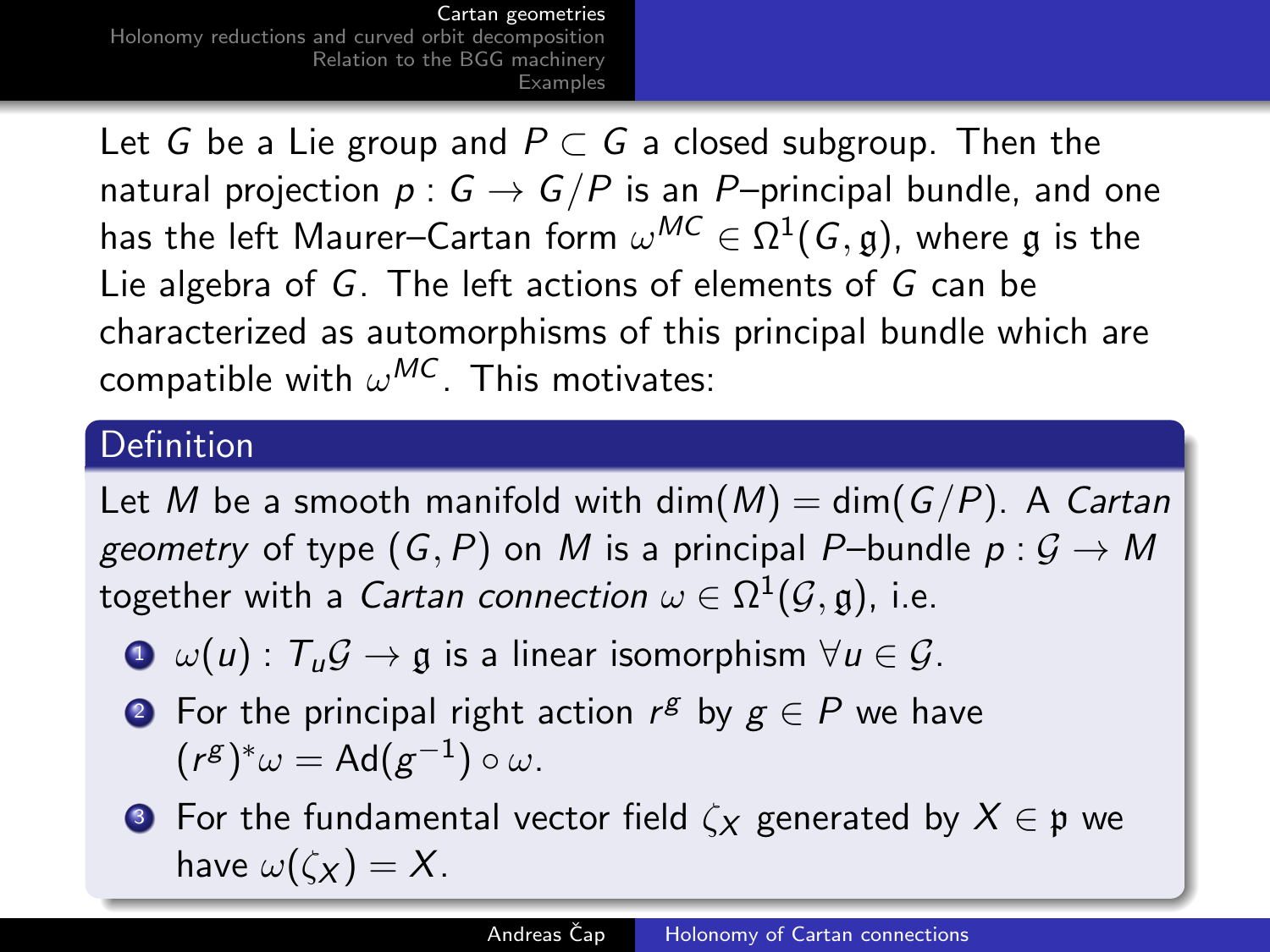[Holonomy reductions and curved orbit decomposition](#page-8-0) [Relation to the BGG machinery](#page-13-0) **[Examples](#page-16-0)** 

### Relation to frame bundles

Via the adjoint action, P acts on g and  $\mathfrak{p} \subset \mathfrak{g}$  is a P–invariant subspace. Thus there is an induced action  $Ad : P \to GL(\mathfrak{g}/\mathfrak{p})$ . Let K be the kernel of this homomorphism and put  $P := P/K$ .

- $G/K \to M$  is a principal P-bundle.
- projecting the values of  $\omega$  to  $g/p$ , the resulting form descends to a strictly horizontal, P–equivariant one–form  $\theta \in \Omega^1(\mathcal{G}/K,\mathfrak{g}/\mathfrak{p})$  and  $\mathfrak{g}/\mathfrak{p} = \mathbb{R}^{\dim(M)}.$
- Thus we obtain an induced first order structure on M with structure group P.

More generally, one associates to  $g \in P$  the k–jet at  $o = eP$  of the left action of  $g$ . If this map is injective for some  $k$ , this makes  $P$ into a subgroup of the kth jet group. One shows that, via  $\omega$ , G defines a reduction of the kth order frame bundle of M.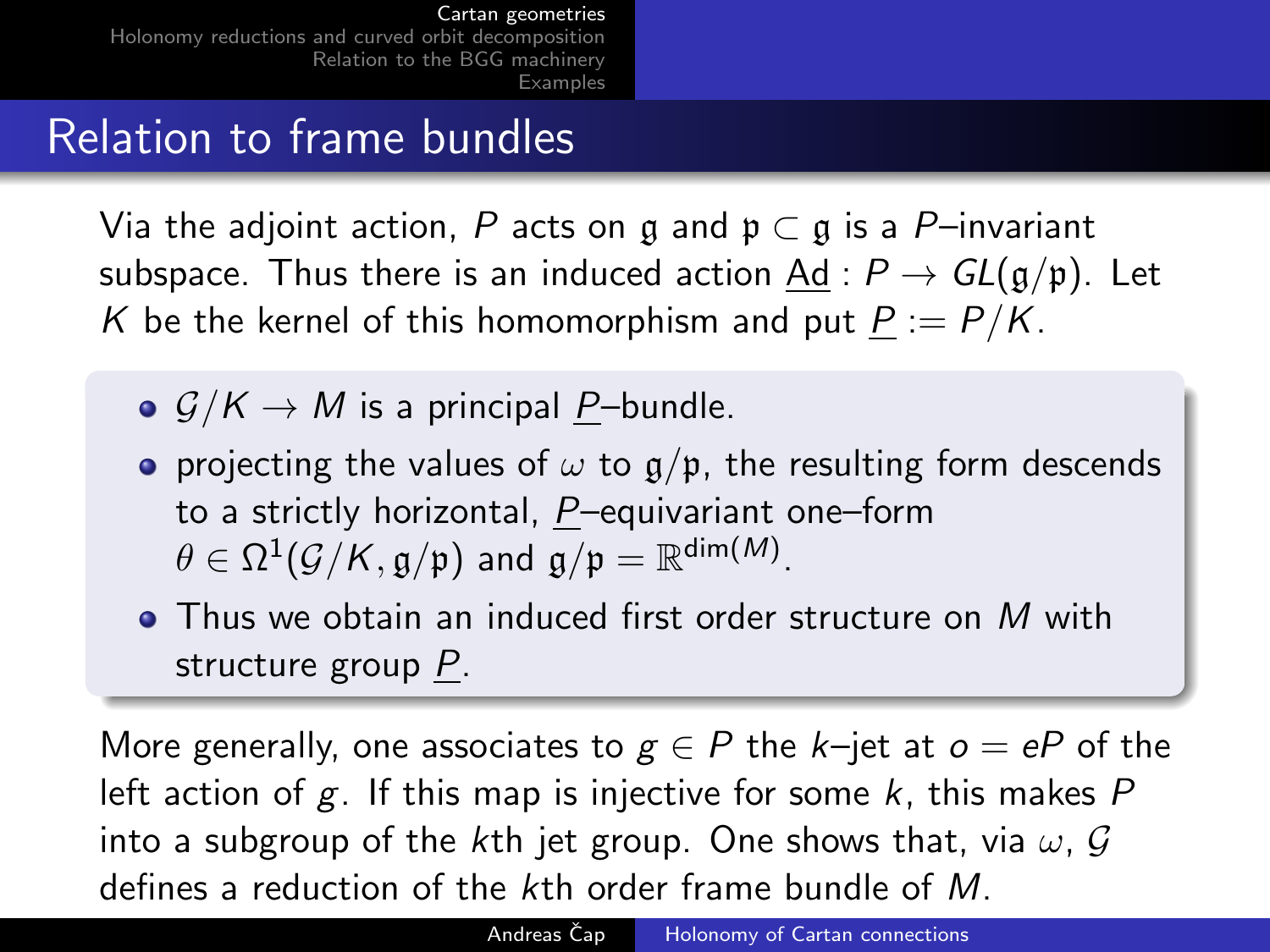[Holonomy reductions and curved orbit decomposition](#page-8-0) [Relation to the BGG machinery](#page-13-0) **[Examples](#page-16-0)** 

# **Examples**

(1) For  $n \ge 2$  put  $G = Euc(n) = O(n) \ltimes \mathbb{R}^n$  and  $P = O(n) \subset G$ . Then  $G/P$  is Euclidean space,  $\mathfrak{g}/\mathfrak{p} = \mathbb{R}^n$  and  $\underline{Ad}$  is the standard representation of  $O(n)$  on  $\mathbb{R}^n$ . Hence a Cartan geometry  $(G \to M, \omega)$  induces a first order  $O(n)$ -structure, which is equivalent to a Riemannian metric on M. The  $o(n)$  component of  $\omega$  defines a metric connection on TM, from which  $\omega$  can be recovered.

Via the orthonormal frame bundle and the Levi–Civita connection, one can conversely associate a Cartan geometry of type  $(G, P)$  to any Riemannian metric on M. This induces an equivalence of categories between Riemannian manifolds and torsion free Cartan geometries.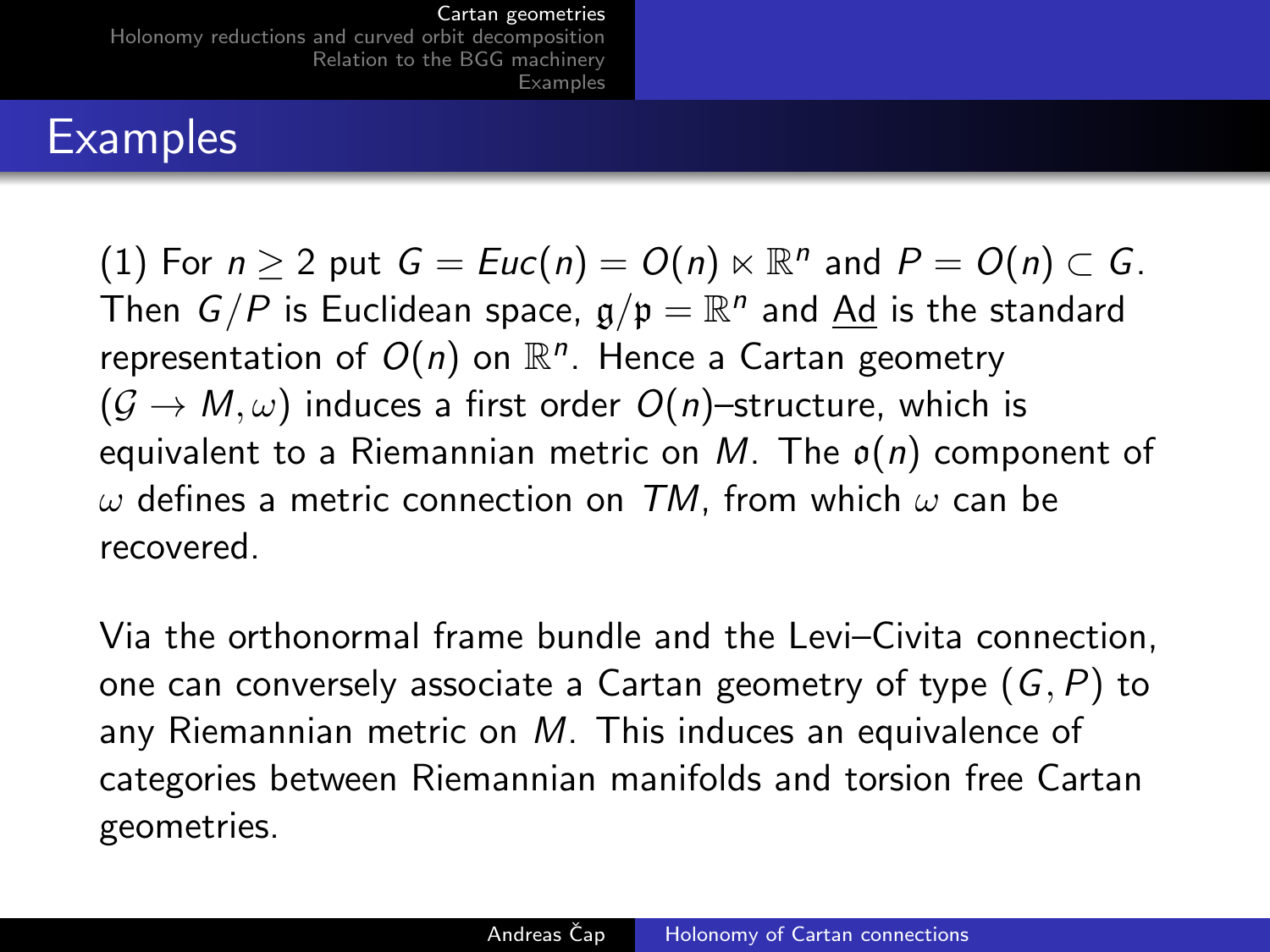[Holonomy reductions and curved orbit decomposition](#page-8-0) [Relation to the BGG machinery](#page-13-0) **[Examples](#page-16-0)** 

(2) Put  $G = PGL(n+1, \mathbb{R})$  and let  $P \subset G$  be the stabilizer of a line in  $\mathbb{R}^{n+1}$ , so  $P \cong GL(n, \mathbb{R}) \ltimes \mathbb{R}^{n*}$ . Then  $G/P = \mathbb{R}P^n$ ,  $\mathfrak{g}/\mathfrak{p}=\mathbb{R}^n$ ,  $P/K=GL(n,\mathbb{R})$  and  $\underline{Ad}$  is the standard representation. Thus the first order structure underlying a Cartan geometry of type  $(G, P)$  contains no information. Such a Cartan geometry turns out to be equivalent to a projective equivalence class of linear connections on TM.

The subgroup  $P \subset G$  in this example is *parabolic* in the sense of representation theory. For parabolic subgroups in semisimple groups there is a general theory, initiated by N. Tanaka, of equivalence of Cartan geometries (satisfying a condition on the curvature) to underlying structures. ("Parabolic Geometries") This leads to a description of conformal structures, hypersurface type CR structures, almost quaternionic structures, path geometries, quaternionic contact structures, and several types of generic distributions as Cartan geometries.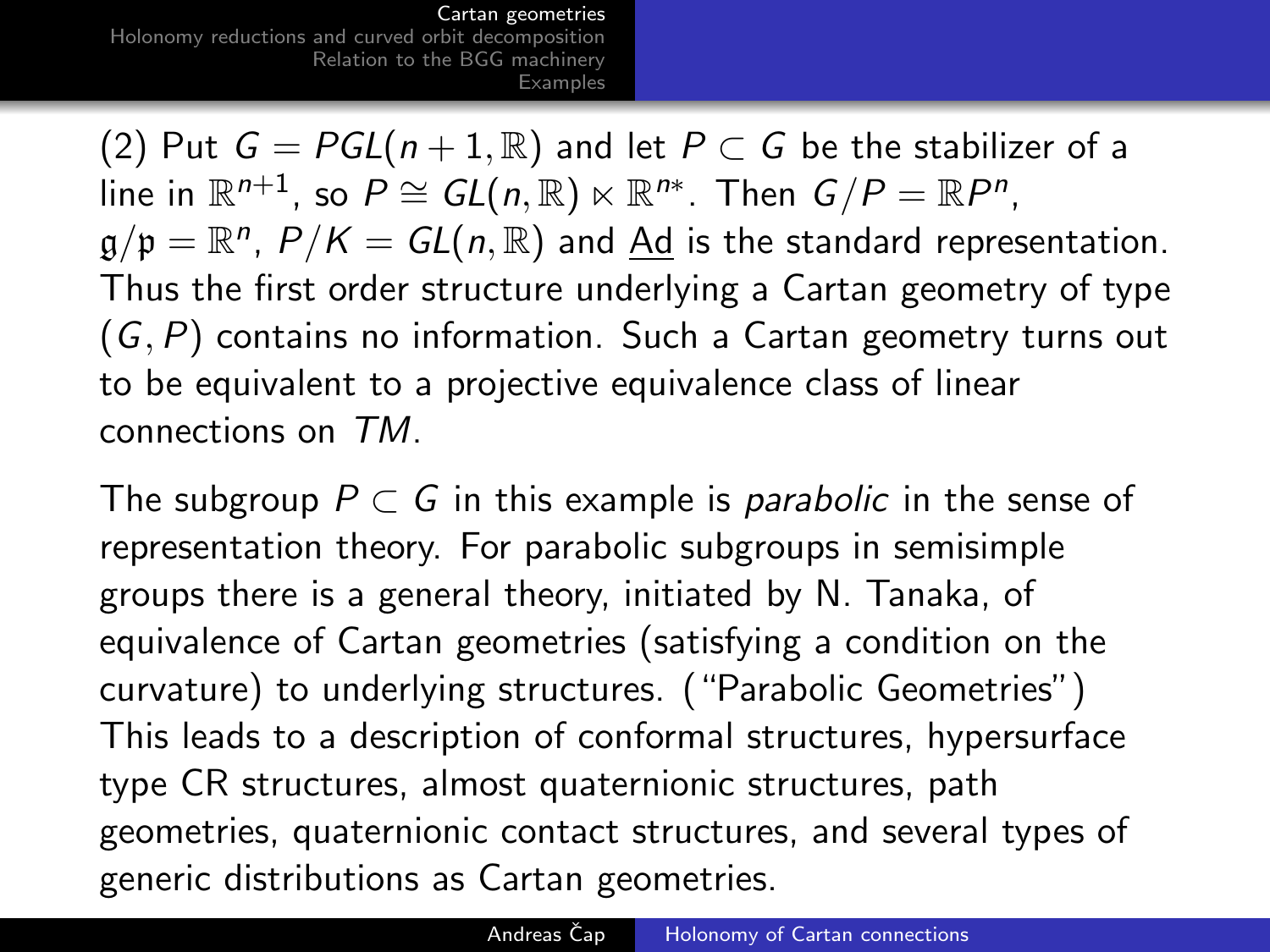[Holonomy reductions and curved orbit decomposition](#page-8-0) [Relation to the BGG machinery](#page-13-0) **[Examples](#page-16-0)** 

# Remarks

- The theorems establishing existence of canonical Cartan connections and equivalence of categories between Cartan geometries and underlying structures are often difficult and technically demanding.
- The curvature  $K=d\omega+\frac{1}{2}$  $\frac{1}{2}[\omega,\omega]$  of the Cartan connection is a basic and complete invariant of a Cartan geometry.
- I want to view this just as the beginning of the story, and explain some of the things one can do once one has a canonical Cartan connection available, in particular in the parabolic case. Hence the description as a Cartan geometry will always be considered as being given in the sequel.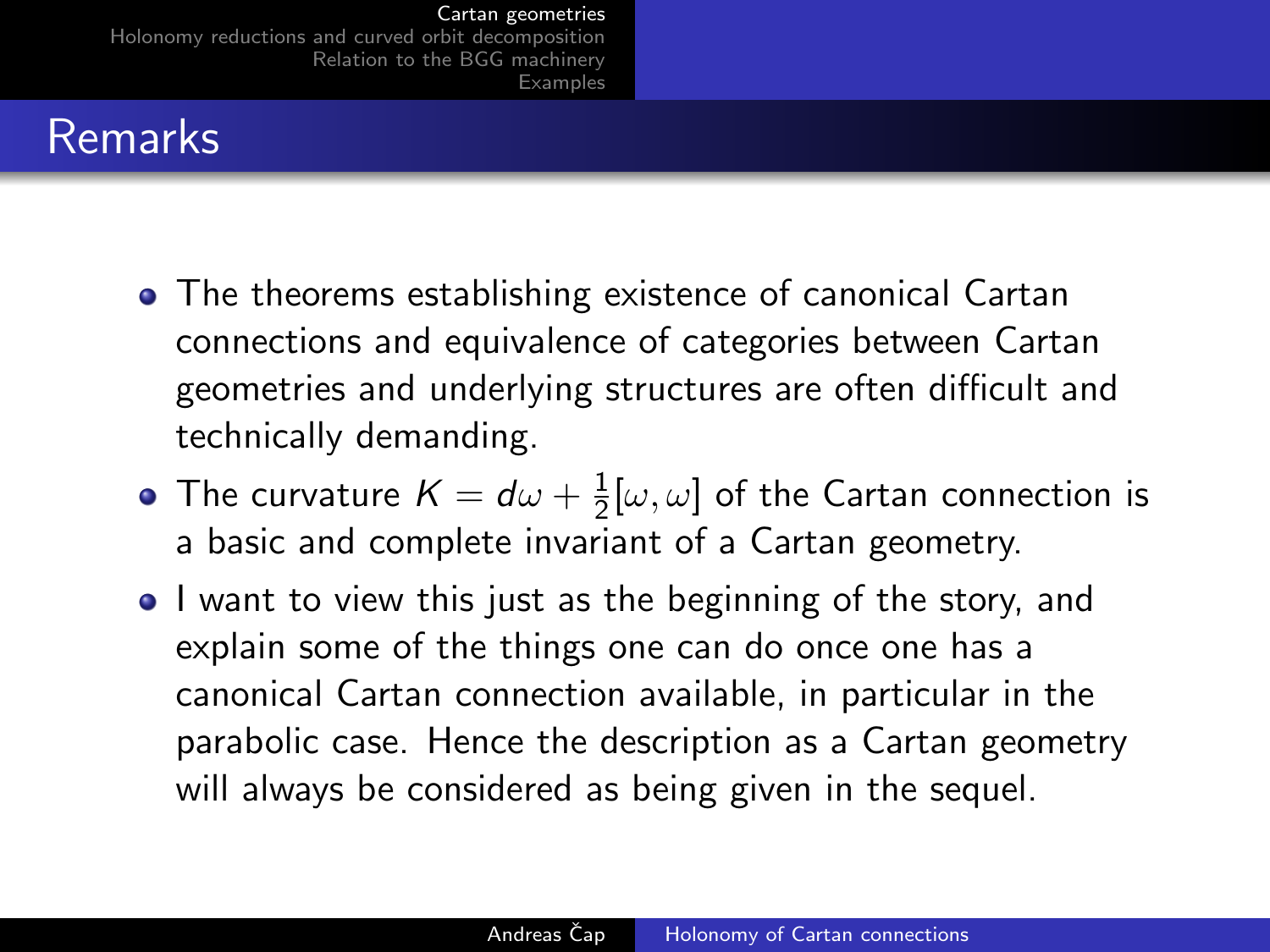# Holonomy of Cartan connections

Since  $\omega$  :  $T_u \mathcal{G} \rightarrow \mathfrak{g}$  is injective, there are no curves in  $\mathcal{G}$  which are parallel for  $\omega$ . To still get a notion of holonomy, one can connect to the classical case of principal connections:

- Let  $(G \to M, \omega)$  be a Cartan geometry of type  $(G, P)$  then:
	- $\mathcal{G} := \mathcal{G} \times_{P} G$  is a G-principal bundle
	- $\bullet$   $\exists$ ! G-principal connection  $\tilde{\omega}$  on  $\tilde{\mathcal{G}}$  such that  $\tilde{\omega}|_{T\mathcal{G}} = \omega$ .
	- One then defines  $Hol(\omega) := Hol(\tilde{\omega}) \subset G$ .

<span id="page-8-0"></span>Recall that Hol( $\tilde{\omega}$ )  $\subset$  G is defined up to conjugacy only. While this is harmless for principal connections it becomes a very important issue here, since a conjugation does not fix the subgroup  $P$  in general.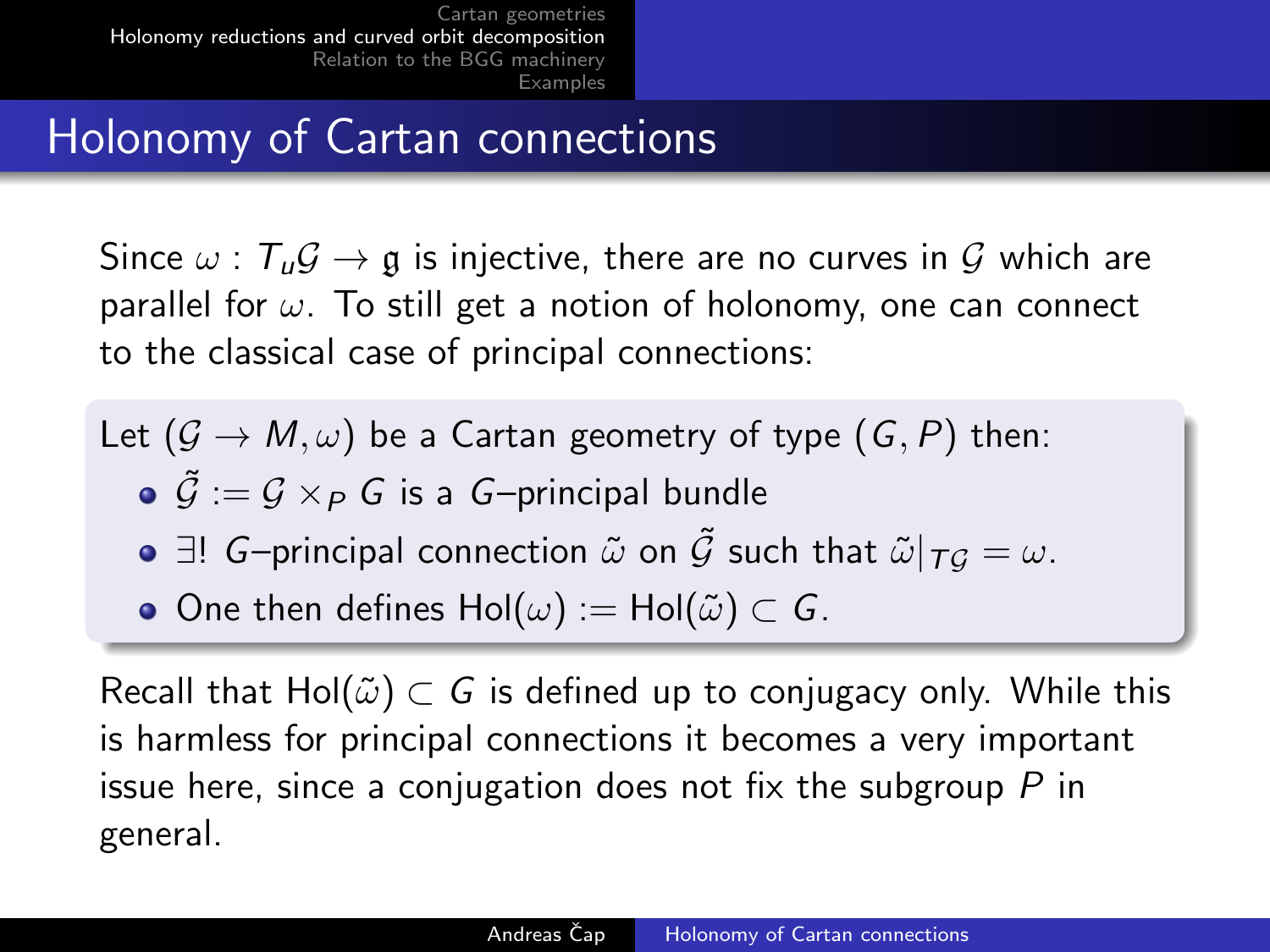## holonomy reductions

In view of the conjugacy issue, it is better not to use a subgroup of G to define a holonomy reduction but rather a homogeneous space  $\mathcal O$  of G. (For example, one would use the space of inner products on  $\mathbb{R}^n$  instead of  $O(n)\subset GL(n,\mathbb{R})$  to describe the holonomy reductions of a linear connection given by a parallel metric.)

- Form the associated bundle  $G \times_{P} O$ .
- Since this can be viewed as  $\tilde{\mathcal{G}}\times_{\mathcal{G}}\mathcal{O}$ , it inherits a canonical (non–linear) connection from  $\tilde{\omega}$ .
- A holonomy reduction of type  $\mathcal O$  of a Cartan geometry  $(G \to M, \omega)$  is a section of  $G \times_{P} O$  which is parallel for this induced connection.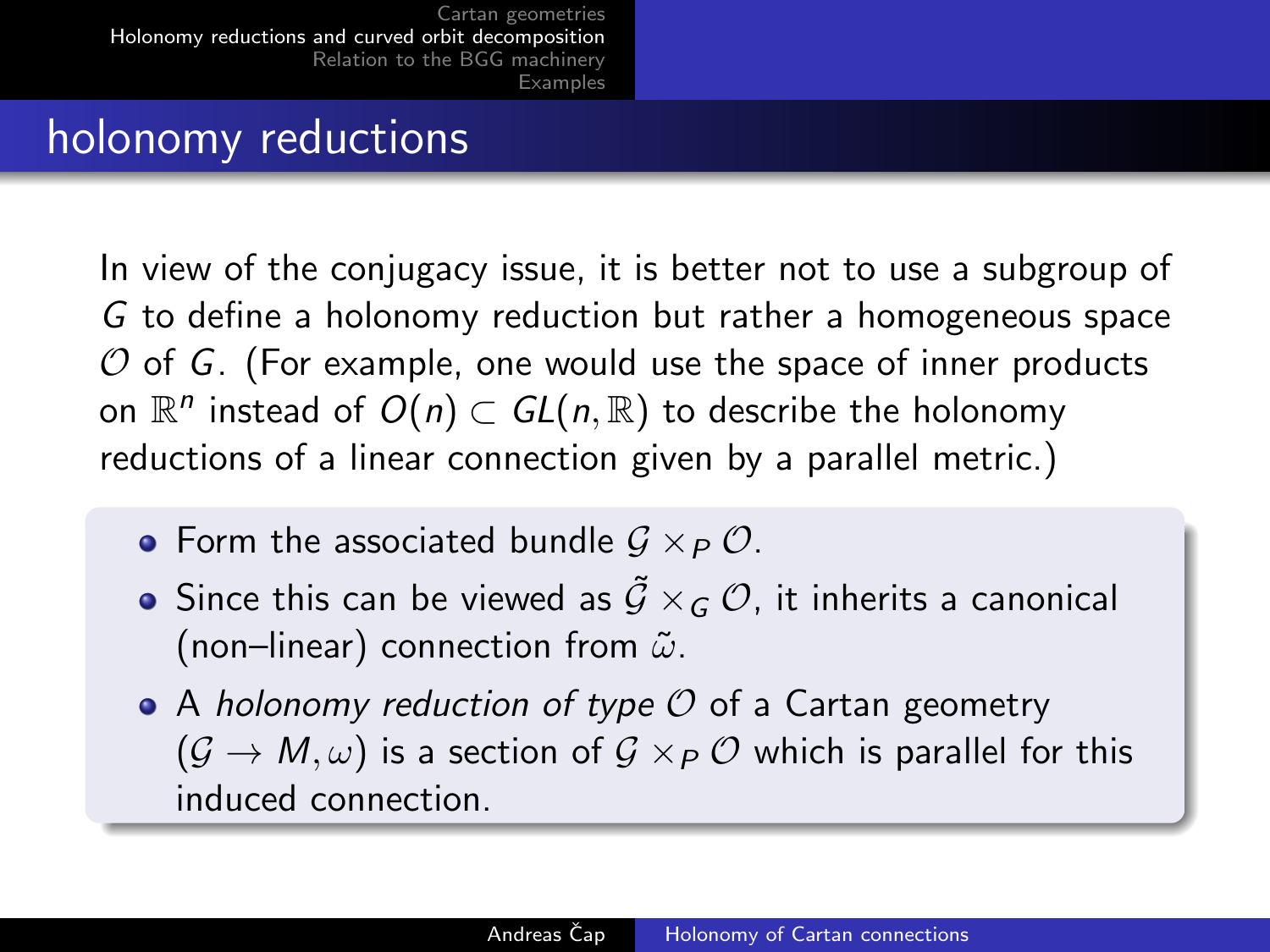By general principles, sections of  $\mathcal{G}\times_P \mathcal{O} \cong \tilde{\mathcal{G}}\times_G \mathcal{O}$  can be either identified with P–equivariant functions  $G \rightarrow \mathcal{O}$  or with G–equivariant functions  $\tilde{\mathcal{G}} \to \mathcal{O}$ . In the latter picture, a function corresponds to a parallel section if and only if it is constant along any curve which is horizontal for  $\tilde{\omega}$ . This can be used to clarify holonomy reductions of the homogeneous model:

- The bundle  $G \times_{P} G$  is canonically trivial via  $(g_1, g_2) \mapsto (g_1P, g_1g_2)$  and  $\tilde{\omega}$  is the flat connection induced by this trivialization.
- Hence any element  $\alpha \in \mathcal{O}$  determines a unique holonomy reduction of  $(G \to G/P, \omega^{MC})$  of type  $\mathcal O$  corresponding to the equivariant function  $G \to \mathcal{O}$  defined by  $s_{\alpha}: G \to \mathcal{O}$ ,  $\mathsf{s}_\alpha(\mathsf{g}) := \mathsf{g}^{-1} \cdot \alpha$ , and any reduction is of this type.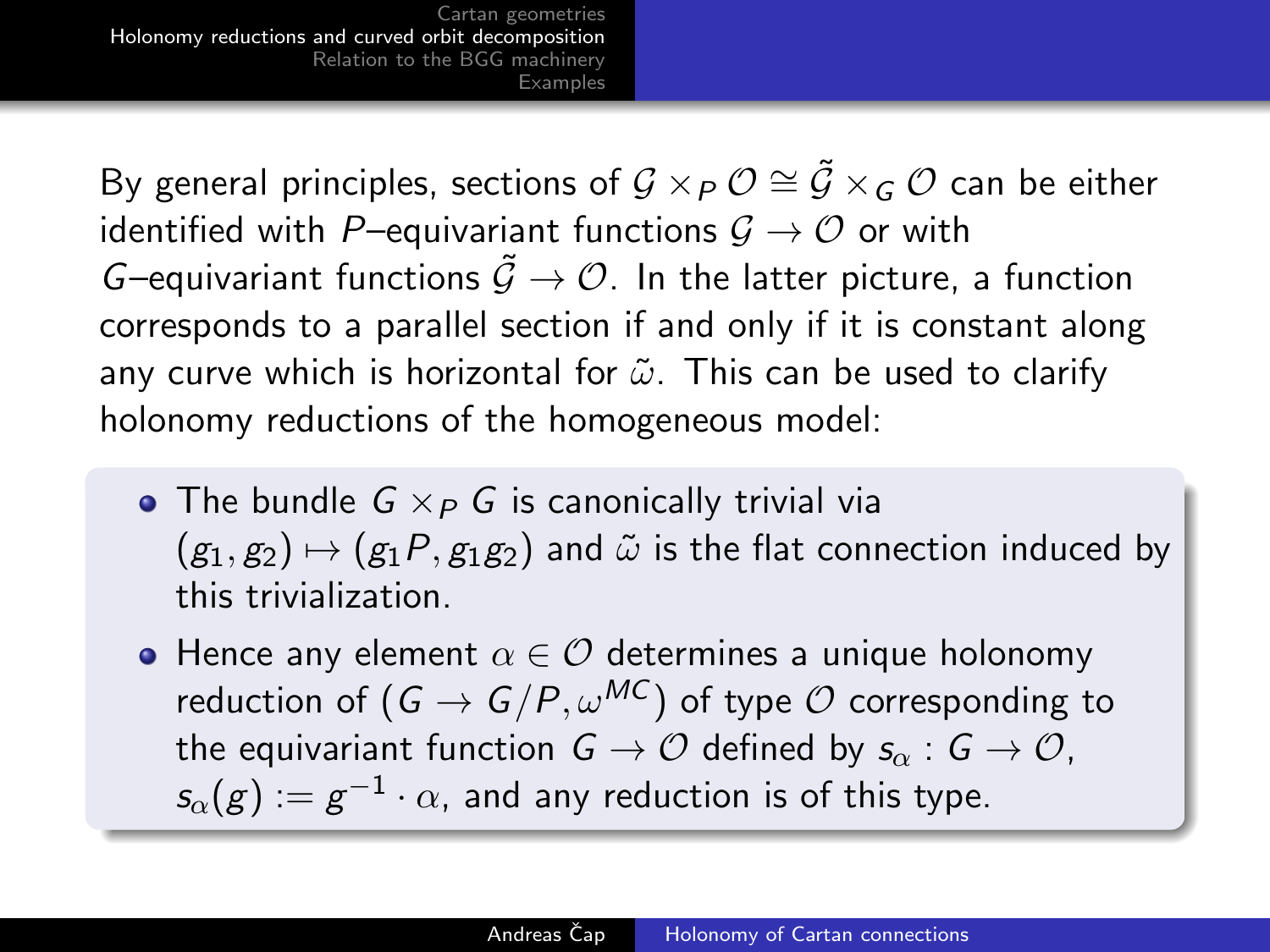### P-types and curved orbit decomposition

Let  $(p: \mathcal{G} \to M, \omega)$  be a Cartan geometry of type  $(G, P)$  and consider a holonomy reduction of type  $\mathcal O$  corresponding to the equivariant function  $s : \mathcal{G} \to \mathcal{O}$ . Then for any  $x \in M$ , the image  $s(G_x) \subset O$  of the fiber  $\mathcal{G}_\mathsf{x}=\rho^{-1}(\mathsf{x})$  is a P–orbit in  $\mathcal O$ , called the P–type of  $\mathsf{x}.$ 

- Let  $\mathcal{O} = \cup \mathcal{O}_i$  be the decomposition of  $\mathcal O$  into P–orbits.
- Then there is a corresponding decomposition  $M = \cup M_i$ according to P-types. (Some of the  $M_i$  may be empty.)
- For the reduction  $s_{\alpha}$  of the homogeneous model constructed before, consider the stabilizer  $G_{\alpha} \subset G$  of  $\alpha$ . Then  $g_1P, g_2P \in G/P$  have the same P-type if and only if they lie in the same  $G_0$ -orbit. In particular, on may identify  $O/P$  with the space of  $G_{\alpha}$ –orbits in  $G/P$ .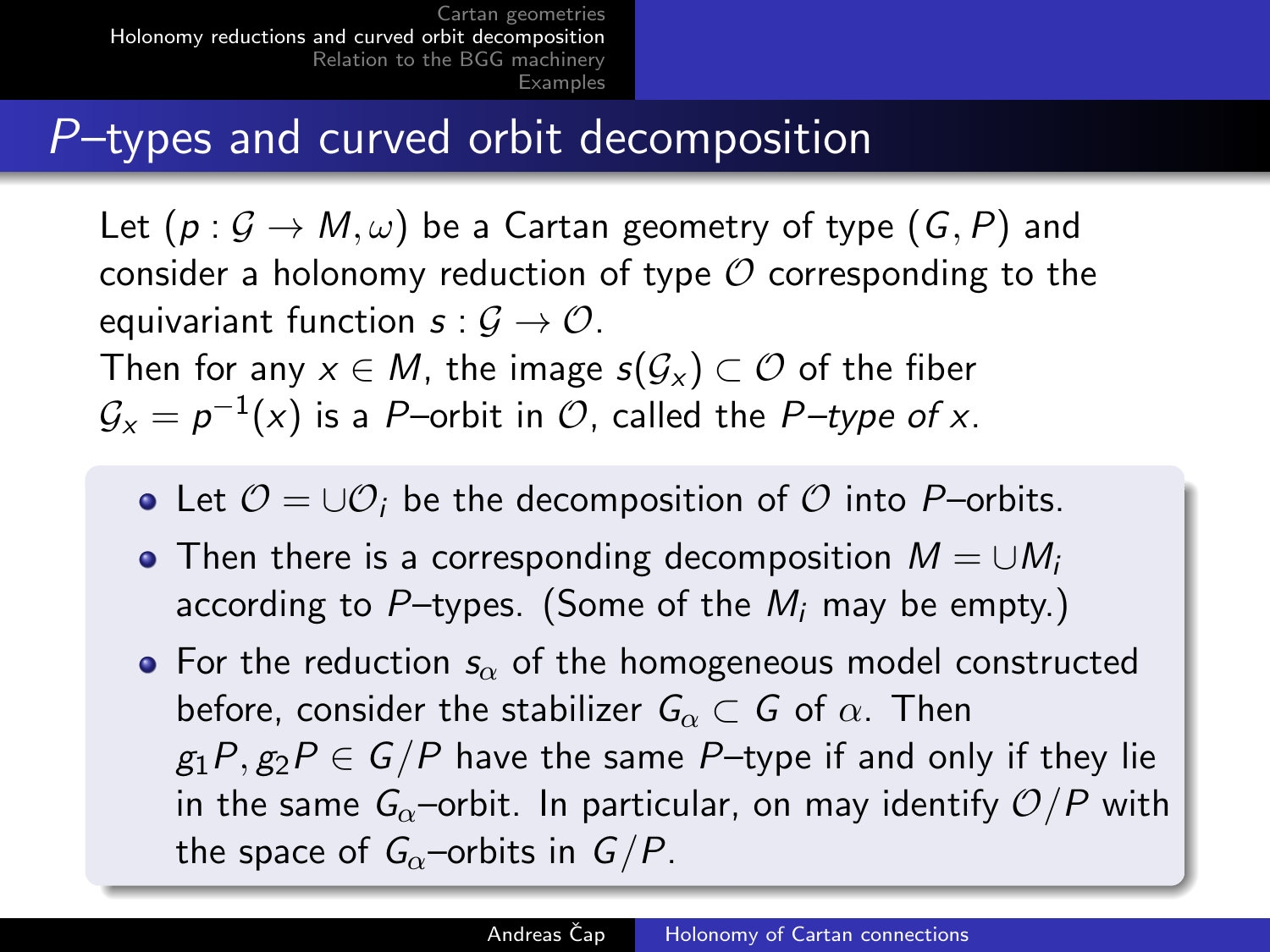The properties of the decomposition  $M = \cup M_i$  are studied using a local diffeomorphism (the "comparison map") between the curved geometry and an appropriate holonomy reduction of  $G \rightarrow G/P$ . This is constructed using normal coordinates induced by Cartan connections. One shows:

- The comparison map intertwines the decompositions  $M=\cup M_i$  and  $G/P=\cup (G/P)_i.$  In particular, each  $M_i$  is an initial submanifold of M.
- For  $\alpha\in\mathcal{O}_i$  let  $\mathsf{G}_\alpha\subset\mathsf{G}$  be its stabilizer and put  $P_\alpha:=G_\alpha\cap P.$  Then  $M_i$  inherits a canonical Cartan geometry of type  $(G_{\alpha}, P_{\alpha})$  generalizing  $G_{\alpha} \to G_{\alpha}/P_{\alpha} = G_{\alpha} \cdot eP \subset G/P$ .
- The curvature of this induced geometry can be explicitly described in terms of the curvature of  $\omega$ .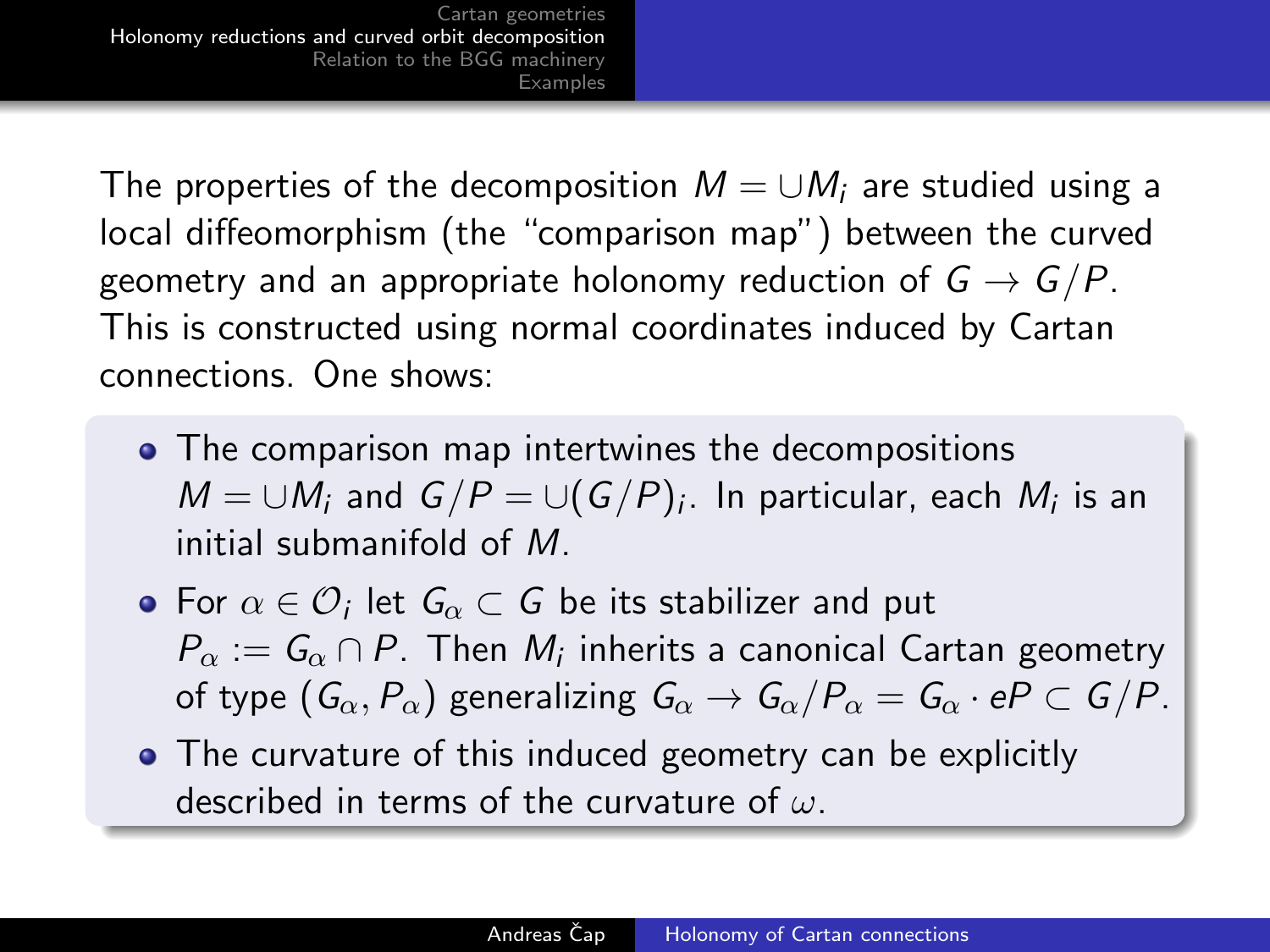A simple way to define a holonomy reduction of a principal bundle is by a parallel section of an associated vector bundle. In the case of a Cartan geometry  $(p: \mathcal{G} \to M, \omega)$  of type  $(G, P)$ , we have to use a vector bundle of the form  $\mathcal{G}\times_P\mathbb{V}=\tilde{\mathcal{G}}\times_G\mathbb{V}$ , for a representation  $V$  of  $G$  ("tractor bundles").

- $\bullet$  Such sections can be either described by P-equivariant functions  $\mathcal{G} \to \mathbb{V}$  of by G-equivariant functions  $\tilde{\mathcal{G}} \to \mathbb{V}$ .
- In the latter picture, parallel sections correspond to functions which are constant along  $\tilde{\omega}$ -horizontal curves.
- For a parallel section s, the image of  $\tilde{G}$  in W hence is a G–orbit  $\mathcal{O} \subset V$  ("G–type of s"), which defines the type of holonomy reduction determined by s.
- <span id="page-13-0"></span>• The images of the fibers of G in  $\mathcal O$  are P-orbits, which define the P–types of points.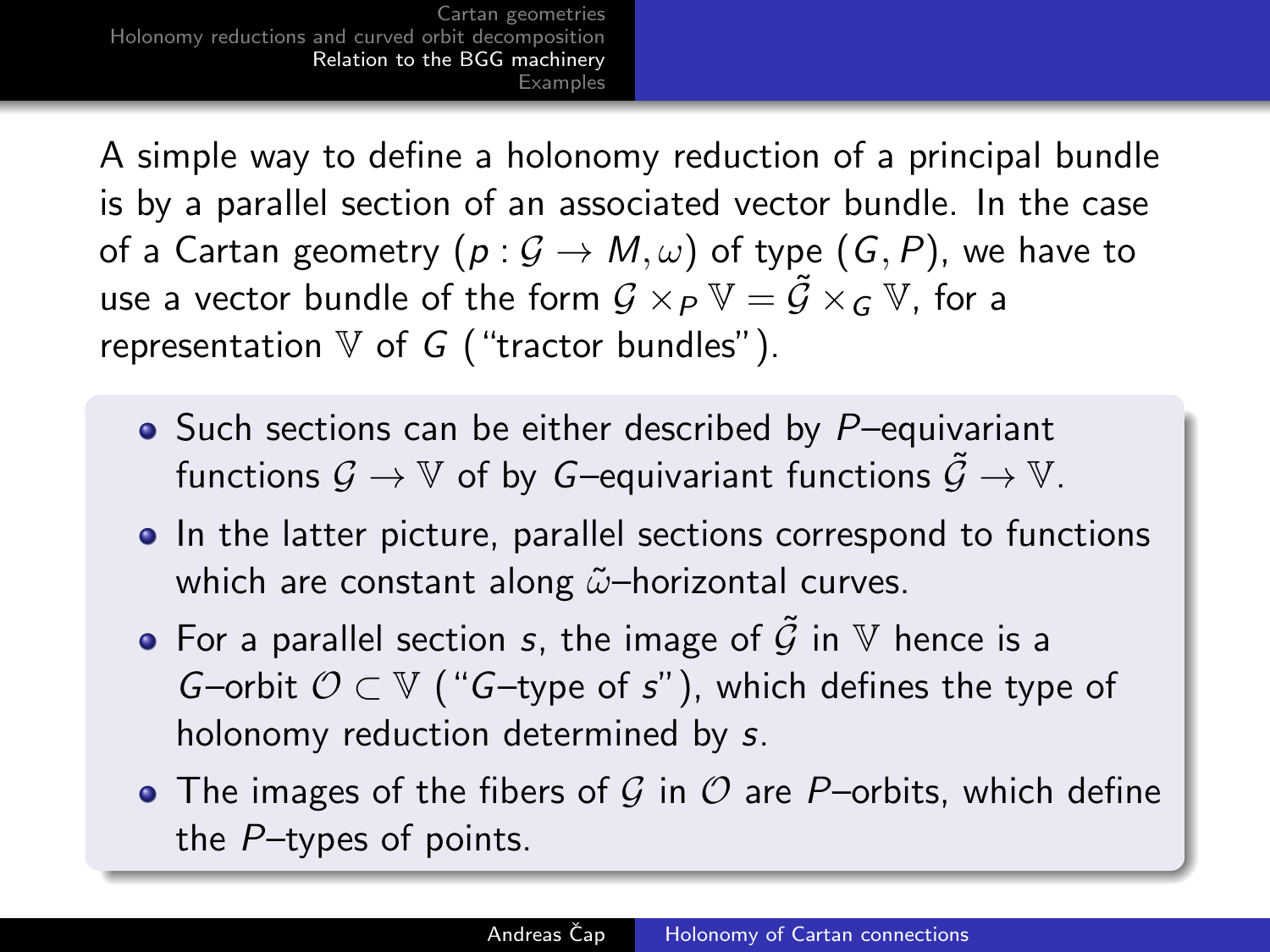In the case that G is semisimple and  $P \subset G$  is parabolic, one may assume that  $V$  is an irreducible representation of G. Then  $V$ inherits a canonical  $P-$ invariant filtration  $\mathbb{V} \supset \mathbb{V}^1 \supset \cdots \supset \mathbb{V}^N$ , such that  $\mathbb{V}^i/\mathbb{V}^{i+1}$  is a completely reducible representation of  $P$  for each  $i$  and  $\mathbb{V}/\mathbb{V}^{1}=:\mathbb{H}_{0}$  is even irreducible.

- The bundle  $\mathcal{H}_0 := \mathcal{G} \times_{\mathcal{P}} \mathbb{H}_0$  is naturally a quotient of  $\mathcal{G} \times_{\mathcal{P}} \mathbb{V}$ , so any section s of the tractor bundle induces  $\Pi(s) \in \Gamma(\mathcal{H}_0)$ .
- If s is parallel, then  $\Pi(s)$  lies in the kernel of a natural differential operator defined on  $\Gamma(\mathcal{H}_0)$  which gives rise to a geometric overdetermined system.
- In this way, one obtains twistor spinors and almost Einstein scales in conformal geometry, special conformal Killing forms and Killing tensors, and special infinitesimal automorphisms for all parabolic geometries.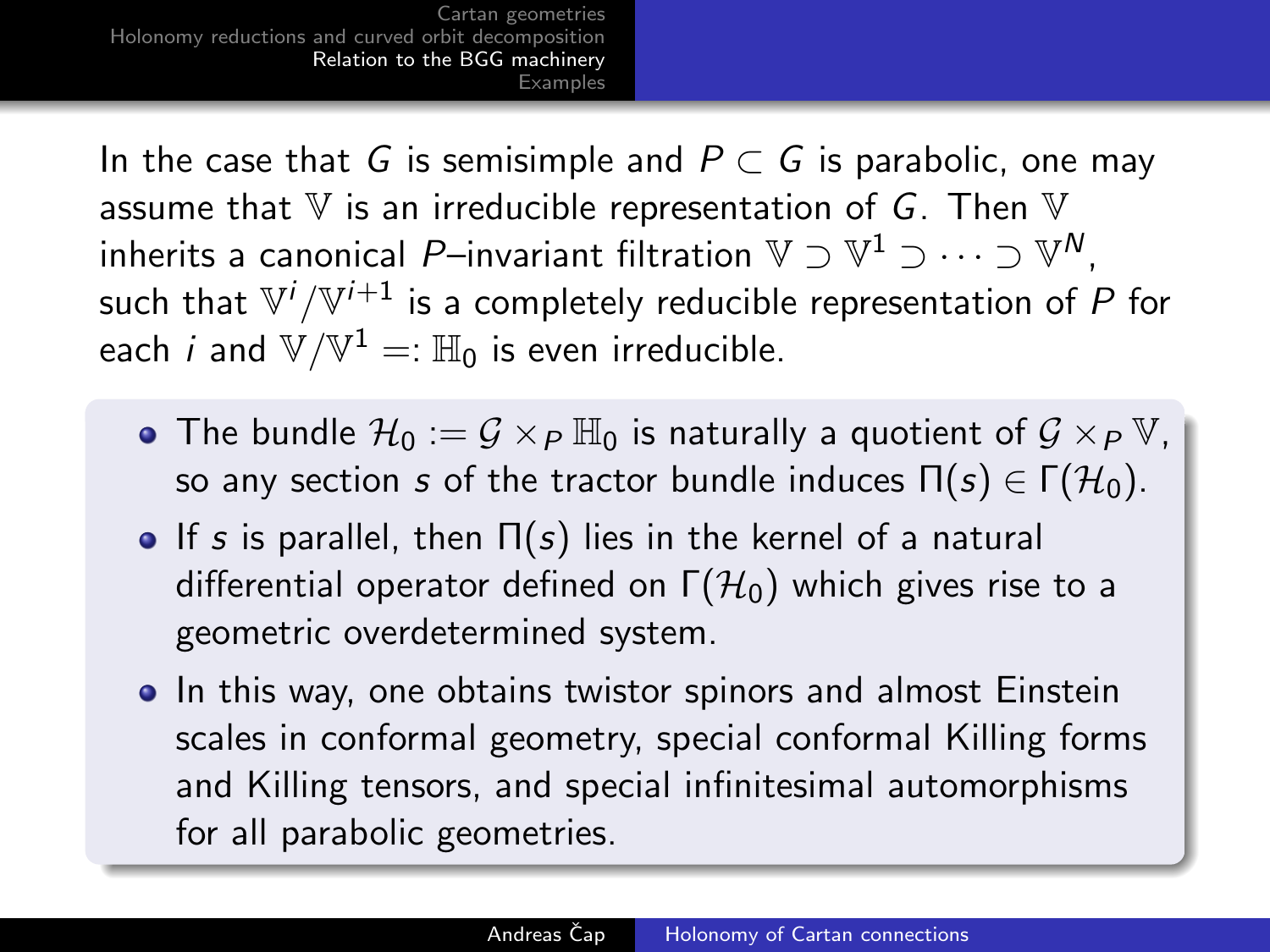Consider a parallel section s of  $G \times_P \mathbb{V}$  of G-type  $\mathcal{O}$ . Since  $\mathbb{V}^1\subset \mathbb{V}$  is  $P-$ invariant, also  $\mathcal{O}\cap\mathbb{V}^1$  and its complement in  $\mathcal O$  are P–invariant and hence a union of  $P$ –types. By construction, for  $x \in M$ , we have  $\Pi(s)(x) = 0$  if and only if the P-type of s at x lies in  $\mathcal{O}\cap \mathbb{V}^1$ , so the zero set of  $\Pi(s)$  is a union of  $P-$ types.

- Via comparison, s is related to a (local) parallel section of  $G \times_{P} \mathbb{V} \rightarrow G/P$ . The latter sections can be easily described explicitly.
- Hence the zero set of  $\Pi(s)$  cannot look worse than the one of this model section.
- The P–types provide a stratification of the zero set of  $\Pi(s)$ which again can look at most as complicated as the one for the model section.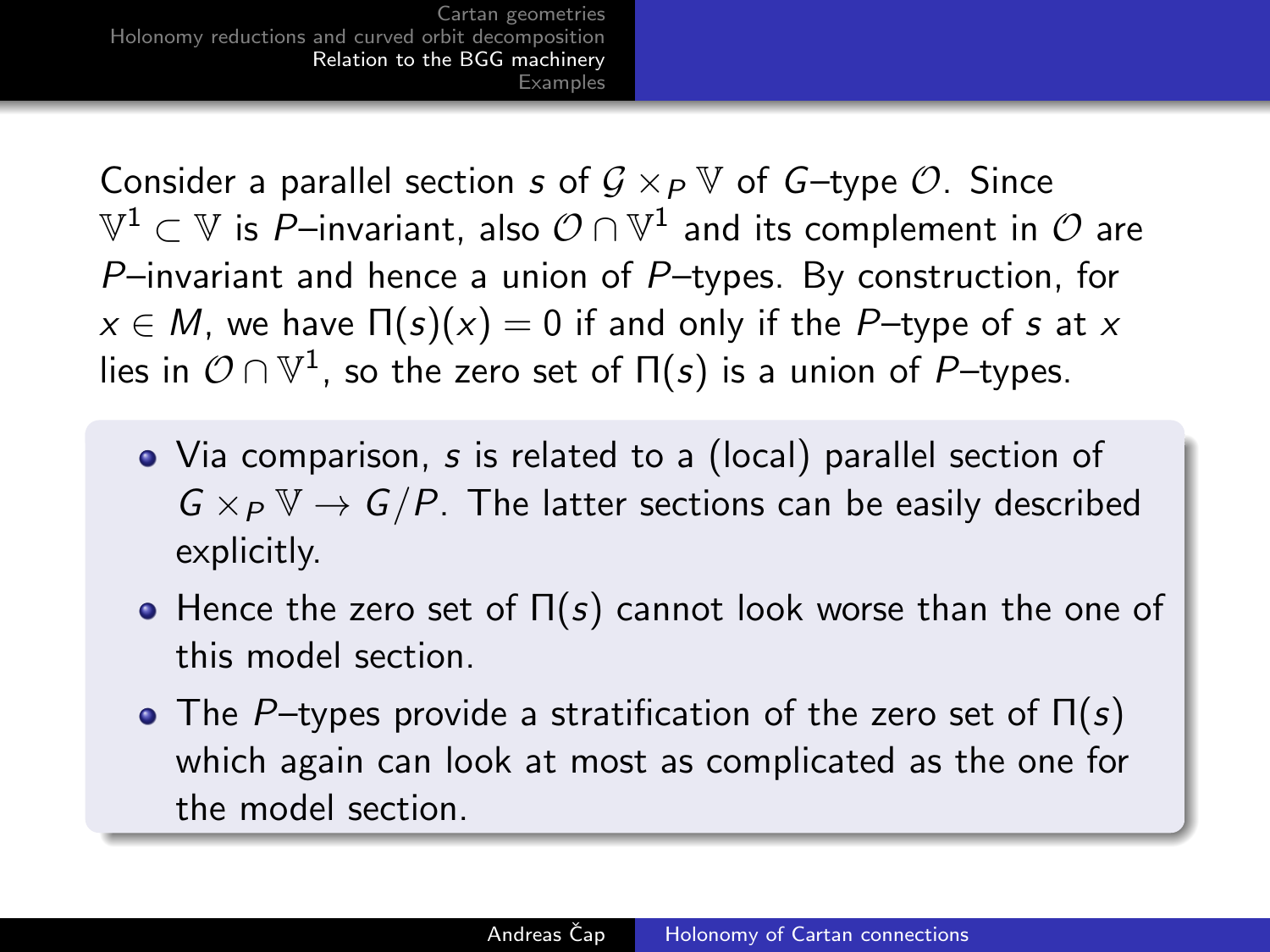## Ricci flat connections

Put  $G:=SL(n+1,\mathbb{R}),\ P\subset G$  the stabilizer of a ray in  $\mathbb{R}^{n+1}$  (so one gets oriented projective structures) and  $\mathbb{V}:=\mathbb{R}^{(n+1)*}.$  Then  $\mathbb{V} \setminus 0$  is one G-orbit, which splits into three P-orbits. Two of these are open, one is closed and coincides with  $\mathbb{V}^1\setminus 0.$  For a parallel section s, the underlying section  $\sigma := \Pi(s)$  is a density, which satisfies a natural second order equation, and one gets:

- The curved orbit decomposition has the form  $M = M_+ \cup M_0 \cup M_-$  with  $M_\pm \subset M$  open and  $M_0$  an embedded hypersurface which is the zero set of  $\sigma$ .
- $\bullet$  On  $M_+$ ,  $\sigma$  determines a Ricci flat connection in the projective class, which has some completeness property.
- <span id="page-16-0"></span>• The hypersurface  $M_0 \subset M$  is totally geodesic and thus inherits a projective structure.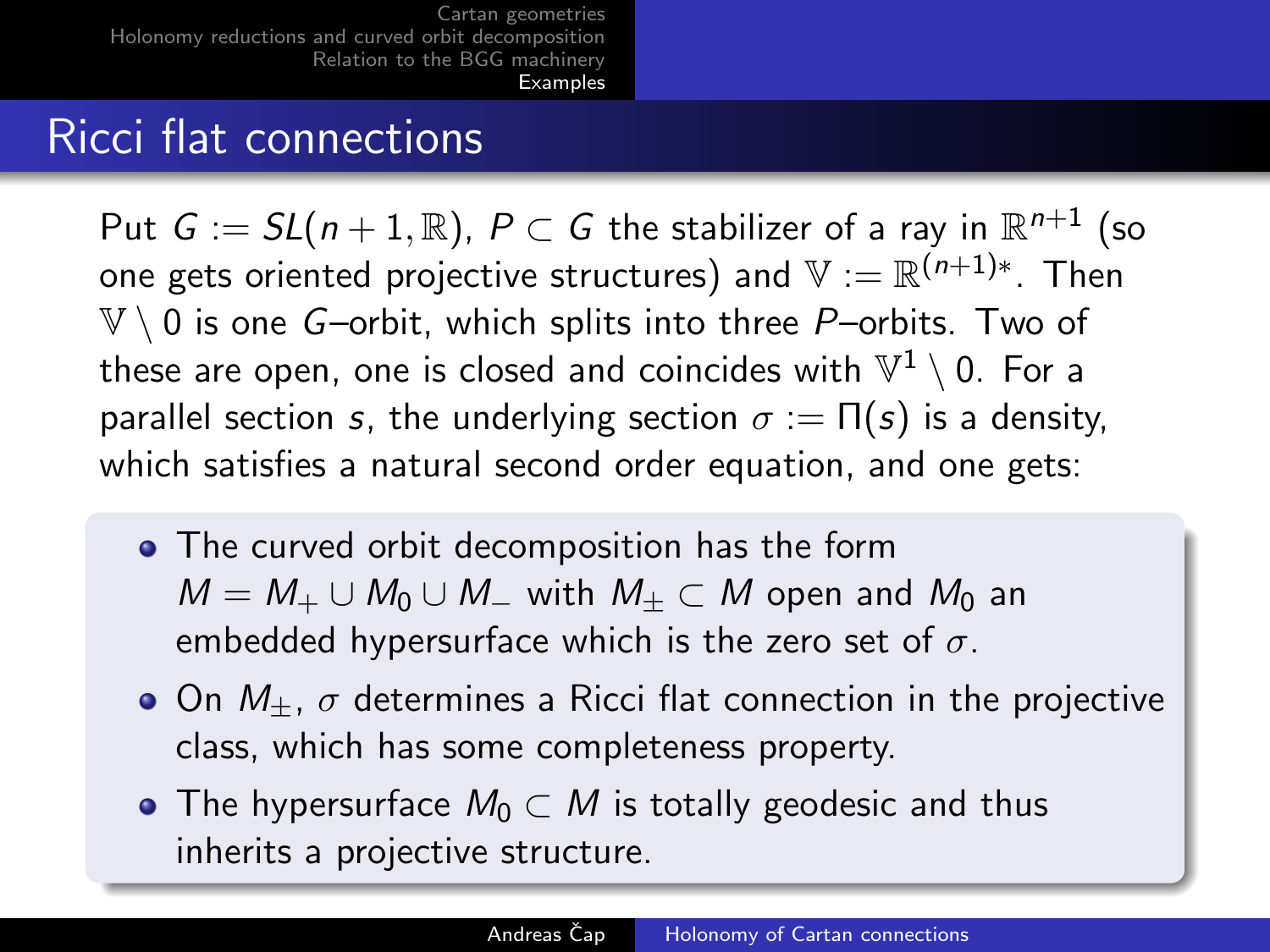### Fefferman spaces

Put  $G := SO(2p + 2, 2q + 2)$ , P the stabilizer of an isotropic line (so one gets conformal Riemannian structures of signature  $(2p + 1, 2q + 1)$ ). In  $V := \mathfrak{so}(2p + 2, 2q + 2)$  there is the G-orbit  $O$  of orthogonal complex structures on  $\mathbb{R}^{2p+2,2q+2}$ .

- For a parallel section s of  $G \times_P \mathbb{V}$  of this G-type, the underlying section  $\Pi(s)$  is a special conformal Killing field k on M.
- Since  $\mathcal O$  is also a single P-orbit, k is nowhere vanishing and thus defines a one–dimensional foliation of M.
- One then proves that a local leaf space of this foliation inherits a CR structures and  $M$  is locally conformally isometric to the Fefferman space of this CR structure.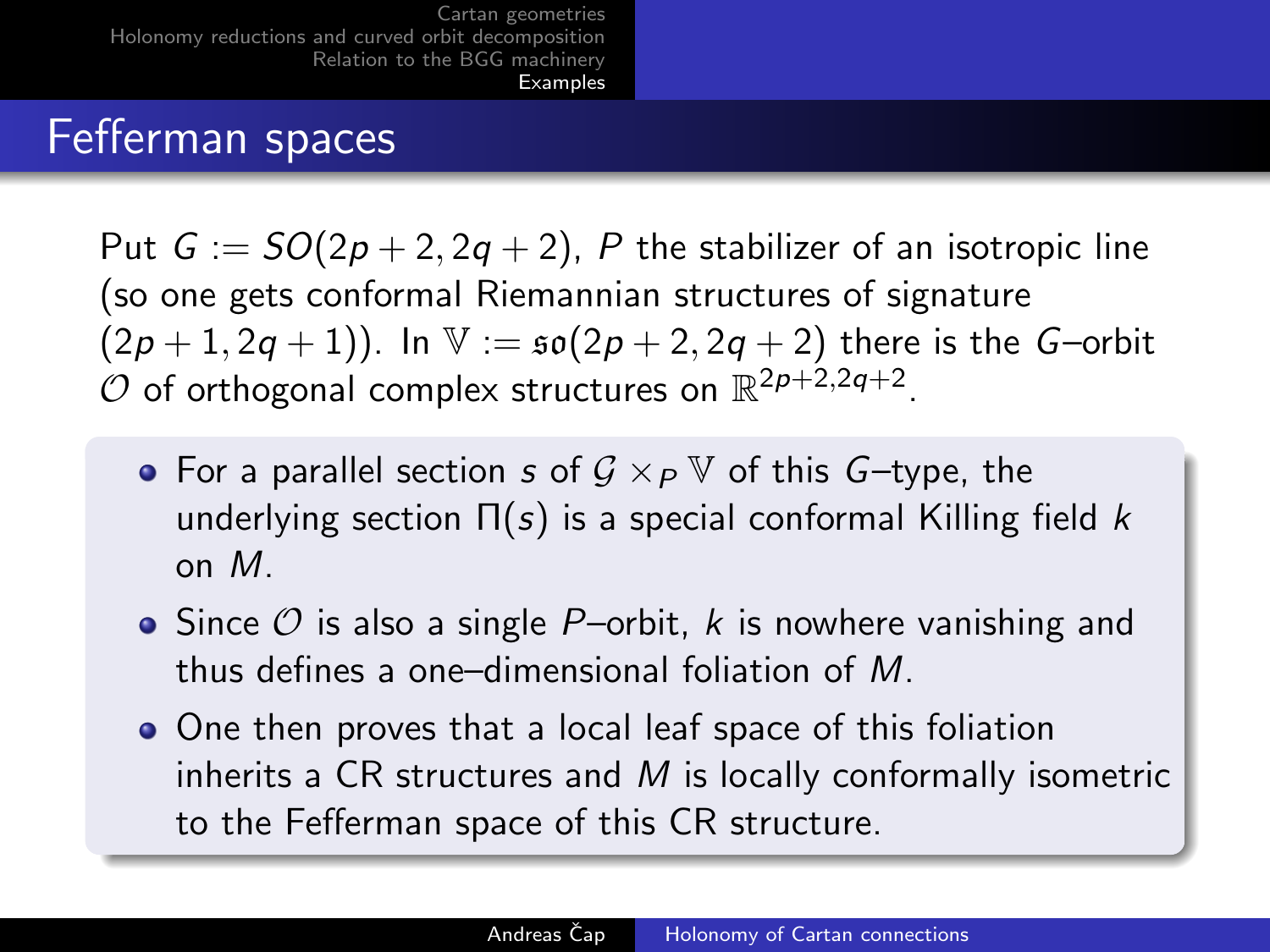### Almost Einstein scales

Consider conformal structures of signature  $(p, q)$ , so  $G = SO(p+1, q+1)$  and  $P \subset G$  the stabilizer of an isotropic line and  $\mathbb{V}=\mathbb{R}^{p+1,q+1}.$  Then  $\mathcal{H}_0$  is a density bundle.  $\mathcal{G}-$ types in  $\mathbb {V}$  are the level sets of  $\langle v, v \rangle$  for the G–invariant inner product on V, and

the essential bit is the sign of  $\langle v, v \rangle$ .

- Any parallel section  $s \in \Gamma(G \times_P \mathbb{V})$  has constant norm  $h(s,s)$ for the tractor metric h and  $\sigma = \Pi(s)$  satisfies the conformally invariant equation  $\nabla_{a}\nabla_{b}\sigma + P_{ab}\sigma = 0$ .
- For  $h(s,s) \neq 0$ , the curved orbit decomposition is  $M = M_0 \cup M_1$  with  $M_0 = \mathcal{Z}(\sigma)$  an embedded hypersurface.
- On  $M_1$ ,  $\sigma$  determines an Einstein metric in the conformal class, while  $M_0$  inherits a canonical conformal structure, and locally around  $M_0$  one obtains a Ponicaré–Einstein metric.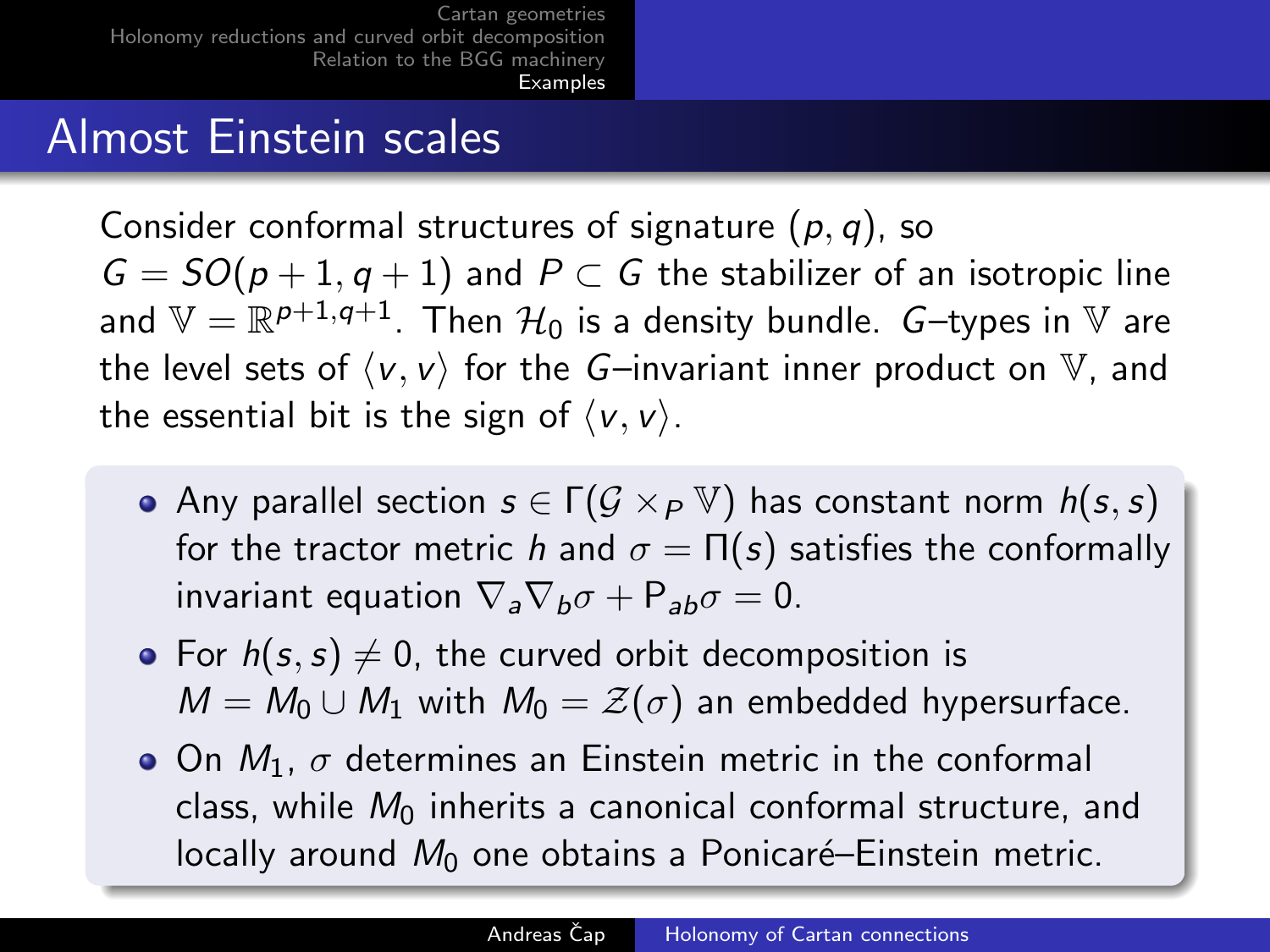## Klein-Einstein structures

This is an example for projective structures, which produces results which are similar in flavor to (but different from) Poincaré–Einstein metrics.

Take  $G = SL(n+1,\mathbb{R}),\ P\subset G$  the stabilizer of a ray in  $\mathbb{R}^{n+1}$  and  $\mathbb{V} = \mathcal{S}^2 \mathbb{R}^{(n+1)*}$ . Then  $\mathcal{H}_0$  is a density bundle, and  $\mathcal{G}\text{-types}$  are determined by rank and signature.

 $\bullet$  If s is a parallel section, whose  $G$ -type is non-degenerate, then  $\sigma = \Pi(s)$  satisfies the projectively invariant equation

$$
\nabla_{(a}\nabla_b\nabla_{c)}\sigma + 4P_{(ab}\nabla_{c)}\sigma + 2(\nabla_{(a}P_{bc)})\sigma = 0
$$

 $\bullet$  P–types are determined by rank and signature of the restriction of the metric determined by s to the distinguished line subbundle in  $\mathcal{G}\times_P \mathbb{R}^{n+1}$ .